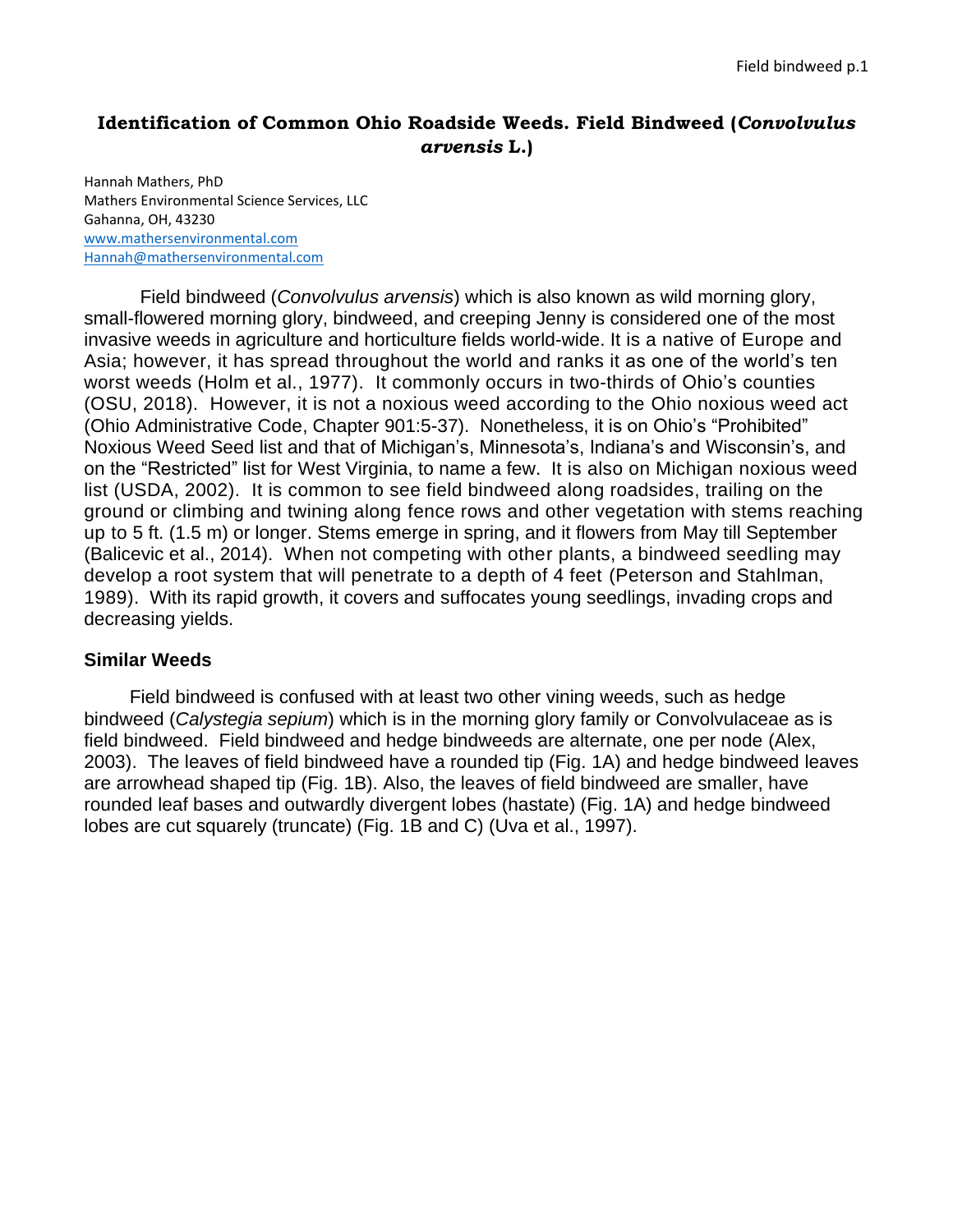**C**







Another very important characteristic that helps identify hedge bindweed from field bindweed are their flower shapes and bases. The flowers of field bindweed are smaller 0.75 to 1 in. long, with white petals, sometimes pink, fused into a funnel-shaped tube (Fig. 2A) (Uva et al., 1997); whereas, the flowers of hedge bindweed are 1.25" to 3" long, light pink, trumpet shaped and have a pair of distinctive green bracts on the flower stalk (Fig. 2B) (Alex, 2003).



**Fig. 2. A. (left)** Field bindweed (*Convolvulus arvensis*) smaller 0.75 to 1 in. long, white, funnelshaped flowers with bracts some distance below the flower. **B. (right)** Hedge bindweed (*[Calystegia](http://www.illinoiswildflowers.info/savanna/plants/hdg_bindweed.htm)  [sepium](http://www.illinoiswildflowers.info/savanna/plants/hdg_bindweed.htm)*) with larger 1.25" to 3" long, light pink, trumpet shaped flowers with two distinctive green bracts on the flower stalk (Picture by: H. Mathers).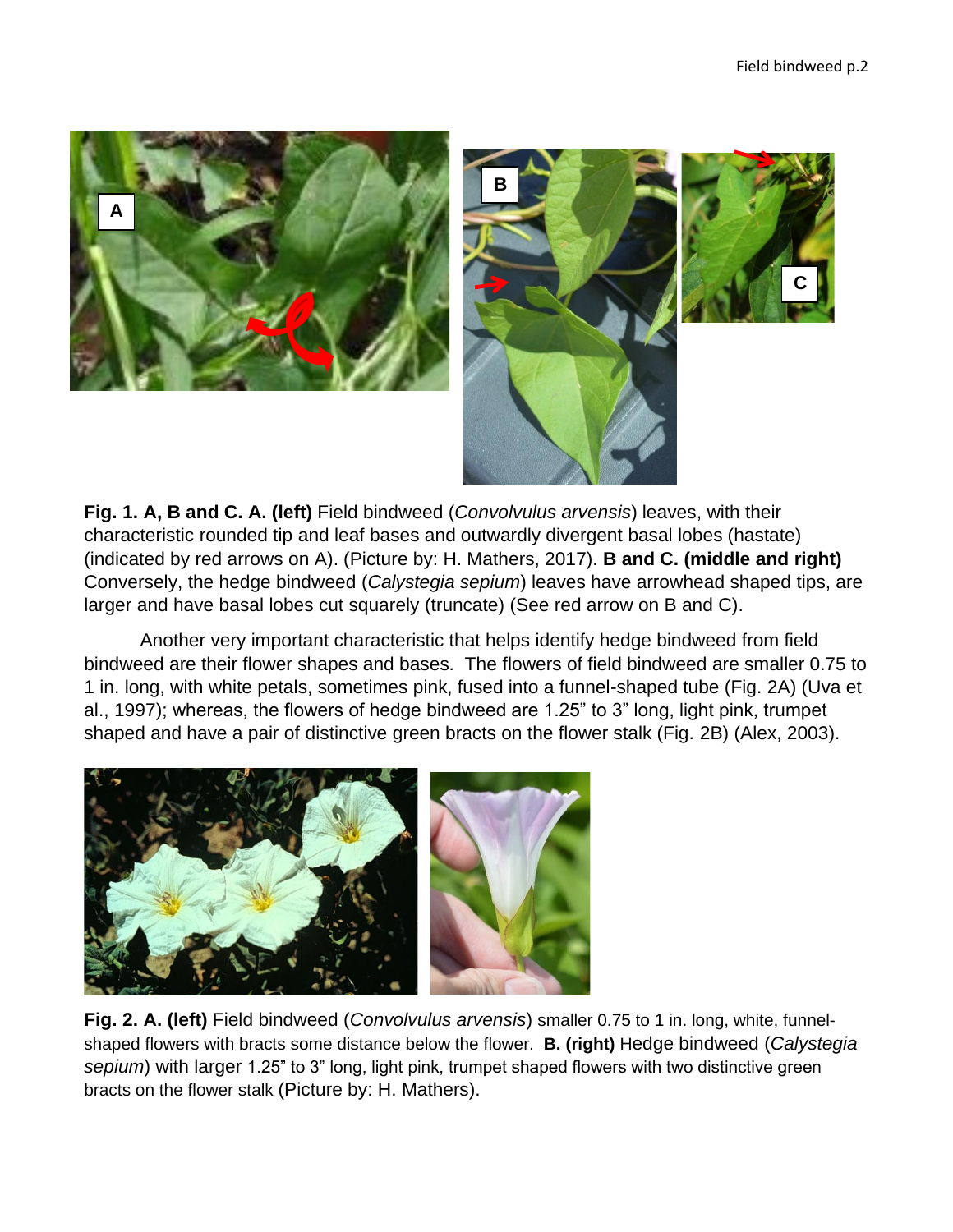Additionally, wild buckwheat (*Polygonum convolvulus*) is also often confused with field bindweed even though it is a member of the smartweed family or Polygonaceae (Alex, 2003). All smartweeds have an ocrea (a thin membranous sheath arising with the leafstalk) that can be found at each node (Fig. 3A), is colorless or faintly greenish yellow (Alex, 2003). Just like the two bindweeds the leaves are alternate; however, unlike the bindweeds the leaf basal lobes pointed toward the petiole (Fig. 3B). Wild buckwheat also has small inconspicuous flowers about 0.16 inches long, typical of the smartweed family (Uva et al., 1997) (Fig. 3C). The leaf tip is arrow-shaped like hedge bindweed but again the basal lobes are not truncate like hedge bindweed and prominent ocreas are present (Uva et al., 1997). Wild buckwheat is also an annual.



**Fig. 3. A, B, and C. A. (left)** Wild buckwheat (*Polygonum convolvulus*), like all members of the smartweed family, have ocrea at each node (red arrows show the ocrea). The leaf of wild buckwheat is arrow-shaped **(B and C)** but the basal lobes unlike either bindweed species pointed toward the petiole. **B. (middle)** Unlike either bindweed species terminal and **C. (right)** axillary clusters of inconspicuous flowers distinguish it from either bindweed species (Pictures by: H. Mathers, 2017).

## **Conclusion**

Field bindweed (*C. arvensis*) is a noxious and highly invasive plant as is hedge bindweedl. In terms of heavy-metal contaminated site remediation, however, it may be the one of the best tools available. Field bindweed shoots exposed to 20 mg l−1 of the heavy metals, cadmium (Cd), chromium (Cr), and copper, demonstrated capability to accumulate more than 3800 mg of Cr, 1500 mg of Cd, and 560 mg of Cu per kg of dry tissue (Gardea-Torresdey, 2004). Several studies have shown *C. arvensis* is a suitable candidate for the phytoremediation of Cd(II), Cr(VI), and Cu(II) contaminated soils (Del Rio et al., 2002; Fabiszewski, 1983; Gardea-Torresdey, 2004). Furthermore, the concentration of Cr determined in the dry leaf tissue (2100 mg kg−1) indicates that *C. arvensis* could be considered as a potential Cr-hyperaccumulator plant species.

## **References**